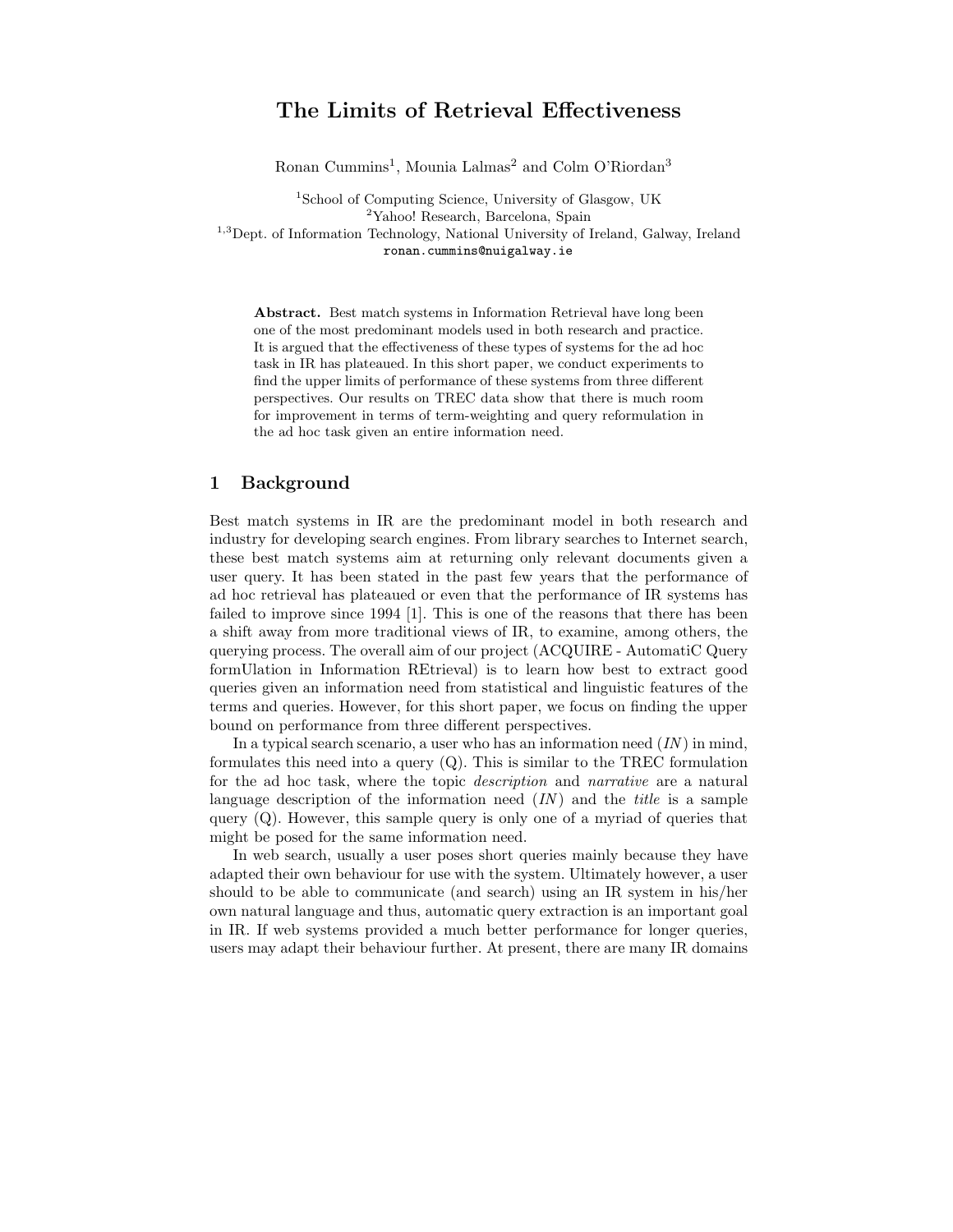in which a user already provides longer type queries. For example, in spoken retrieval, a user may utter a few sentences of an information need [4]. Similarly, in patent search [2], queries are often extracted from a document that has been filed for patent. In this paper, we report on experiments that aim to find the best query  $(Q)$  for a given information need  $(IN)$ . The contribution of this paper is three-fold:

- Firstly, we determine the effectiveness of humans at manually extracting queries from an information need  $(IN)$ . It is important to understand how good people are at the task of query generation.
- $-$  Secondly, we determine the effectiveness of the *best* possible query that might be extracted given an information need  $(IN)$ .
- $-$  Thirdly, we determine the effectiveness of the *best* possible query for each topic (i.e. the universal upper bound of system performance for a topic).

The paper is organised as follows: Section 2 formally outlines the problem of query extraction and draws comparison to that of query term-weighting. We also outline a method for finding near optimal queries given a set of terms. Section 3 presents experiments in three subsections that map to the three different research questions above. Our conclusions are outlined in Section 4.

# 2 Query Generation

In this section, we describe the task of query formulation and outline a method to find near optimal queries given an  $IN$ . Research into tasks of query sampling [5], query modification, query re-weighting, query reduction [3] and query extraction, can be thought of in similar ways (usually the query is modelled as a vector of terms, and the weights are modified to change retrieval behaviour).

Given a best match IR system, a user interacts with it by formulating and entering a query for a specific  $IN^1$ . More formally, for a IN of N terms, there are  $2^N - 1$  possible queries that exist (ignoring the empty query). The example below shows all the possible queries for a three term IN.

|  |  |                                                                                                            |  |     | $Q_1 Q_2 Q_3 Q_4 Q_5 Q_6 Q_7$ |  |
|--|--|------------------------------------------------------------------------------------------------------------|--|-----|-------------------------------|--|
|  |  |                                                                                                            |  |     | $1 \quad 0 \quad 1$           |  |
|  |  |                                                                                                            |  | -0- |                               |  |
|  |  | $\begin{cases}\n\overline{t_1} & 1 & 0 & 1 & 0 \\ t_2 & 0 & 1 & 1 & 0 \\ t_3 & 0 & 0 & 0 & 1\n\end{cases}$ |  |     |                               |  |

Given that the number of possible queries that can be created for even a relatively small IN (e.g. 20 terms) is so large, we can suppose that a user creates sub-optimal queries. Essentially, given an IR system, we can reformulate the IR problem into that of finding the best query  $(Q)$  for an IN. As already stated, exhaustively finding the optimally performing query is infeasible given even a

<sup>&</sup>lt;sup>1</sup> This information need may, or may not, be written down but for the purposes of this study we can assume that there is a written description of the IN.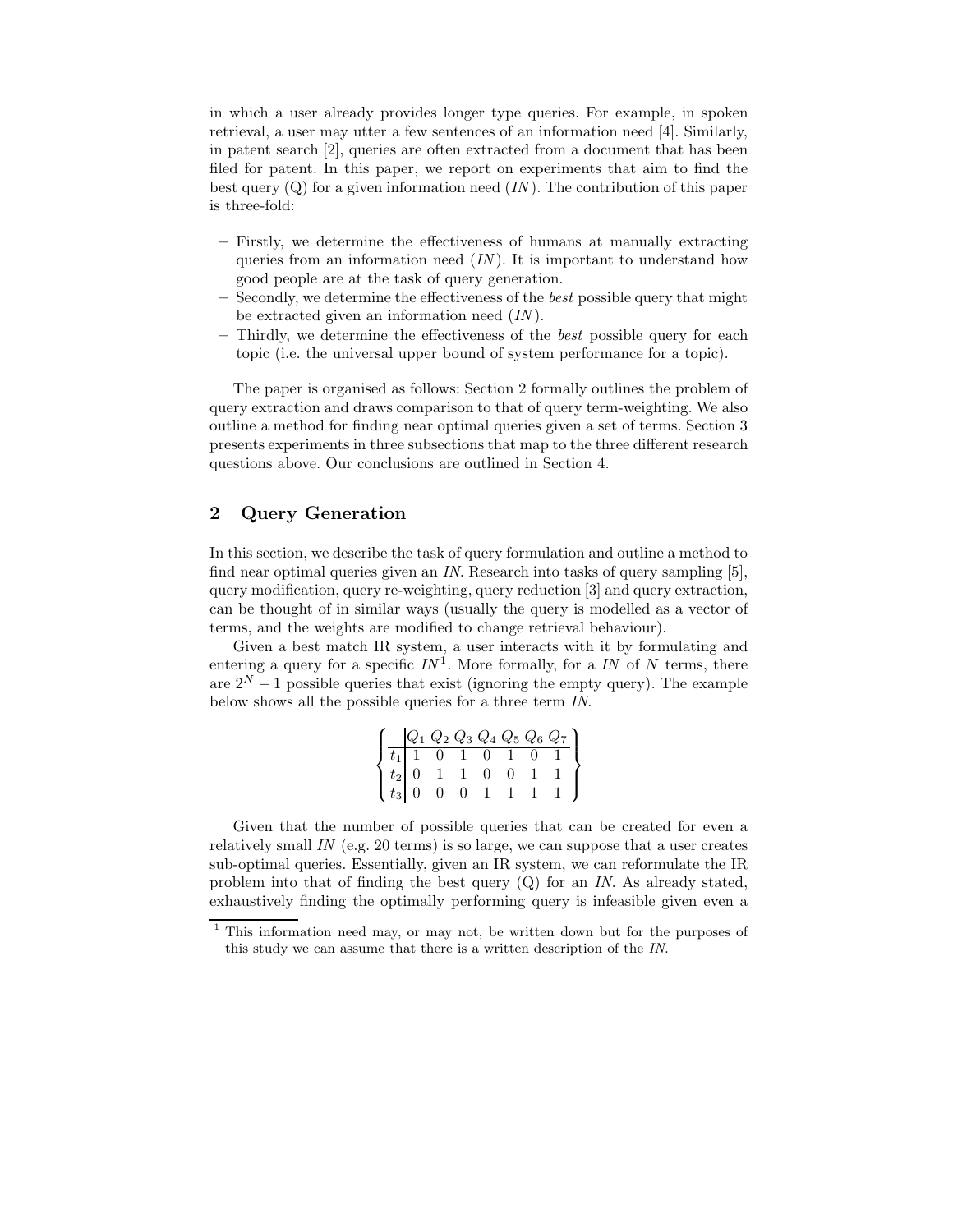small IN of 20 or 30 terms for each topic (as we would have to submit  $2^N$  queries to the system). However, by adopting a standard 'greedy' approach, we can build near optimal queries. A 'greedy' approach finds the best one term query. Then, the approach finds the best two term query, assuming that it includes the best one term query. This approach requires submitting  $N^2$  queries to the system. The query search space may be deceptive, but this approach finds high performing queries (as our results will show) and can be thought of as a conservative upper bound on performance given an IN.

From the example three term IN above, it should be noted that the problem of query extraction can also be viewed as a query term-weighting problem. For example, given the  $IN$ , a discrete weighting of 1 or 0 for the query terms (i.e. query term-weights) can be applied to the terms. Equally the problem might be viewed as a binary classification problem, classifying a term in the IN to be used in the query, or not used in the query. Nevertheless, reformulating the problem in this user centered way, allows us to view the problem as a classic AI search problem and allows us to specify the difficulty of the problem.

Given this user or query focused view of the IR problem, we now address the following questions; (1) How good are users at formulating queries given an  $IN$ ? (2) What is the performance of the best possible query that could be extracted from the  $IN$ ? and (3) What is the performance of the best possible query that could be presented to the system? The experiments that are outlined in the rest of this short paper attempt to answer these questions.

## 3 Experiments

In this section, we compare three approaches to generating queries. For the experiments in this paper we use the FT, AP, WSJ, and FR TREC sub-collections. These collections have different sizes and properties making our results more general. For the IN, we use the description and narrative. On average the IN contains 20 to 35 unique terms. The system we used for all our experiments is an implementation of the  $BM25$  ranking function<sup>2</sup>.

#### 3.1 Manual Extraction

For the first experiment, we investigate the effectiveness of humans at manually extracting queries from a given  $IN.$  We gave the topic *descriptions* and narratives to a number of people in the broad area of IR (i.e. experts) who were asked to manually extract a good query  $(Q)$ . The *title* was presented to them as a example query. Furthermore, we used the title of the information need as another pseudo expert. Table 1 presents the effectiveness of each set of manually extracted queries. Most users performed significantly  $(\downarrow$  denotes 0.05 confidence level for Wilcoxon test) worse than simply entering in the entire IN (i.e. description and narrative) into the system. The Max User label is the performance of

We also ran experiments using a dirichlet prior language model and obtained very similar results.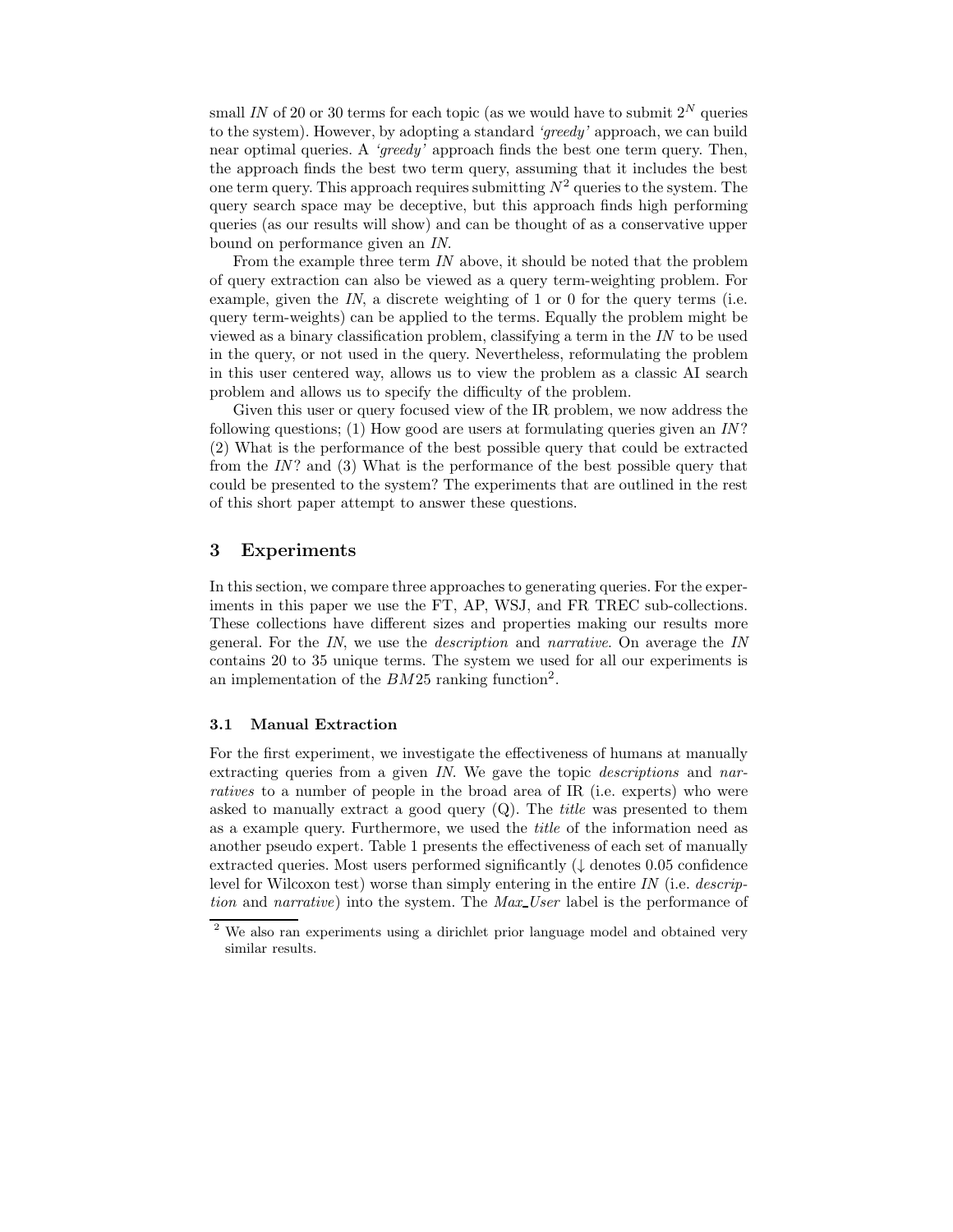the best of the four user generated queries for each topic. From this we can see that users can often choose queries that surpass the effectiveness of the entire IN. This experiments tells us that human extracted queries are, on average, less effective than simply entering the entire  $IN$  into the system<sup>3</sup>, but could surpass the effectiveness of the IN in a best case scenario. A repeated-measures ANOVA performed on average precision of the queries across the four users showed no significant difference (on all but the  $FR$  collection<sup>4</sup>), telling us that the four users users are likely to perform similarly.

|                                   | FT                  | FR                  | AP                  | WSJ                 |
|-----------------------------------|---------------------|---------------------|---------------------|---------------------|
| #Docs                             | 210,158             | 55,630              | 242,918             | 130,837             |
| $# \nTopics$                      | 188 (251-450)       | $91(251-450)$       | $149(051-200)$      | 150 (051-200)       |
| $desc + narr$                     | 0.2529              | 0.2930              | 0.2098              | 0.3018              |
| User $\overline{1$ (title) 0.2281 |                     | 0.2841              | $0.1632 \downarrow$ | $0.2223 \downarrow$ |
| $User_2$                          | 0.2482              | 0.2673              | $0.1773 \downarrow$ | $0.2496 \downarrow$ |
| $User_3$                          | $0.2212 \downarrow$ | $0.2226 \downarrow$ | $0.1833 \downarrow$ | $0.2501 \downarrow$ |
| $User_4$                          | $0.2302 \downarrow$ | $0.2152 \downarrow$ | $0.1888 \downarrow$ | $0.2674 \downarrow$ |
| Avg_User                          | 0.2319              | 0.2473              | 0.1782              | 0.2473              |
| Max User                          | 0.3173              | 0.3572              | 0.2311              | 0.3163              |

Table 1. MAP for Manual Query Extraction Task

#### 3.2 Optimal Extraction

In this section, we present the results from the experiment that aims to find a conservative upper bound (i.e. near optimal query) on the performance given an IN (i.e. only using terms from the description and narrative). Table 2 shows the performance of the best query (Opt) using the greedy approach outlined in Section 2. It can be seen that if we could extract the best query from the IN, we could double the effectiveness (i.e.  $MAP$ ) compared to the average user. This informs us that there is a lot more that might be achieved using the IN given. This might be useful in scenarios where a user poses a longer query or in situations where the  $IN$  is available. Also shown in Table 2 is the average length of the optimal queries found using our approach. We can see that the optimal queries are short compared to the entire IN. This result has implications for term-weighting schemes for longer type queries. This is because the extraction task can also be viewed as a query term-weighting problem. By taking account of terms already in the query, term dependent term-weighting scheme may be a fruitful avenue of research.

#### 3.3 System Limit

In the final experiment of this short paper, we aim to find the upper bound on the performance of the system (i.e. is a  $MAP$  of 1 possible for a set of topics?). To

<sup>&</sup>lt;sup>3</sup> We do acknowledge that entering the entire  $IN$  into the system is an added effort for the user for only a marginal extra benefit.

 $4$  This difference was not present using the language model as the IR system.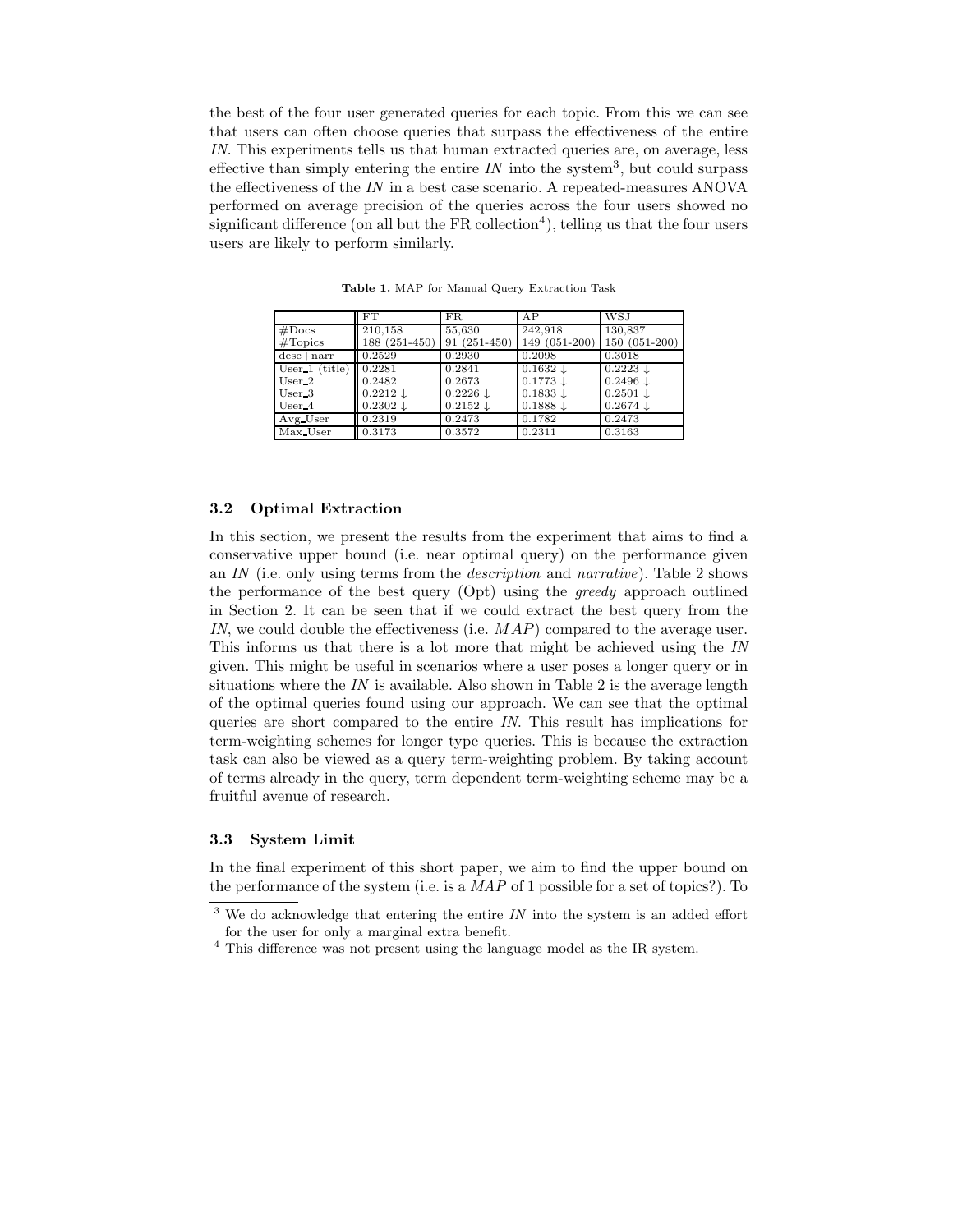FT FR AP WSJ desc+narr 0.2529 0.2930 0.2098 0.3018

Table 2. Optimal Performance (MAP) for Query Extraction Task

|                         | . .                                           | гn.    | AT                                        | VV OJ |
|-------------------------|-----------------------------------------------|--------|-------------------------------------------|-------|
| $desc + narr$           | $\parallel$ 0.2529   0.2930   0.2098   0.3018 |        |                                           |       |
| $Avg\_Length \mid (23)$ |                                               | (24)   | (32)                                      | (32)  |
| Avg User                | $\mid$ 0.2319   0.2473   0.1782   0.2473      |        |                                           |       |
| Avg Length $(3.9)$      |                                               | (3.8)  | (4.7)                                     | (4.7) |
| Opt                     |                                               |        | $0.4832$   $0.5838$   $0.3776$   $0.4712$ |       |
| Avg Length $(4.5)$      |                                               | (3.85) | (6.4)                                     | (6.3) |

find the upper bound on performance for individual topics, terms are extracted from the relevant documents. Again we use the same greedy approach outlined in Section 2 to find high performing queries. However, because there is a larger number of terms (i.e. those extracted from relevant documents), we only find optimal queries up to length of 10 terms to illustrate the general trend. Figure 1 shows the performance of the best queries found for each query length for a set of topics. The key labelled "SYSTEM LIMIT" is the conservative upper bound for the system for a set of topics. The other curves (labelled "IN LIMIT") show the performance of the optimal queries extracted from the IN (as per section 3.2). Firstly, we can see that perfect IR performance (i.e. MAP of 1) is achievable on one of the collections for a set of topics using queries of only five terms. Although, this collection is the smallest collection, our results would tend to suggest that near perfect retrievability is possible using best match systems. This further enhances the view that we might better improve IR effectiveness by concentrating on modifying the input to these systems.

Figure 1 also outlines the performance of the best query of each length extracted from the IN. We can see that the performance peaks at about six terms and decreases afterwards. This curve will decrease to the same performance of the entire  $IN$  once all terms are selected for use in the query. This evidence might help explain why users often simply submit short queries (i.e. short queries can be powerful).

# 4 Conclusion and Future Work

Overall, we have found that although people are good at extracting terms from an IN, entering the entire IN into a system is better. The average person achieves over 80% performance by entering a few terms compared to typing in the entire IN. Interestingly, we have found that the upper bound on the performance for query extraction is more than twice that of the average person, and close to twice the performance of the entire IN. Furthermore, we have found that given a fixed number of terms (as a person may formulate for an  $IN$ ), optimal performance is achieved by only entering a small number of those query terms. Typically, given 20-30 terms that describe an information need, the optimal queries lie in the range of three to six terms. Finally, we show that best match systems are very powerful, as if the near perfect query is entered, these systems can achieve near perfect retrieval for small to medium sized databases.